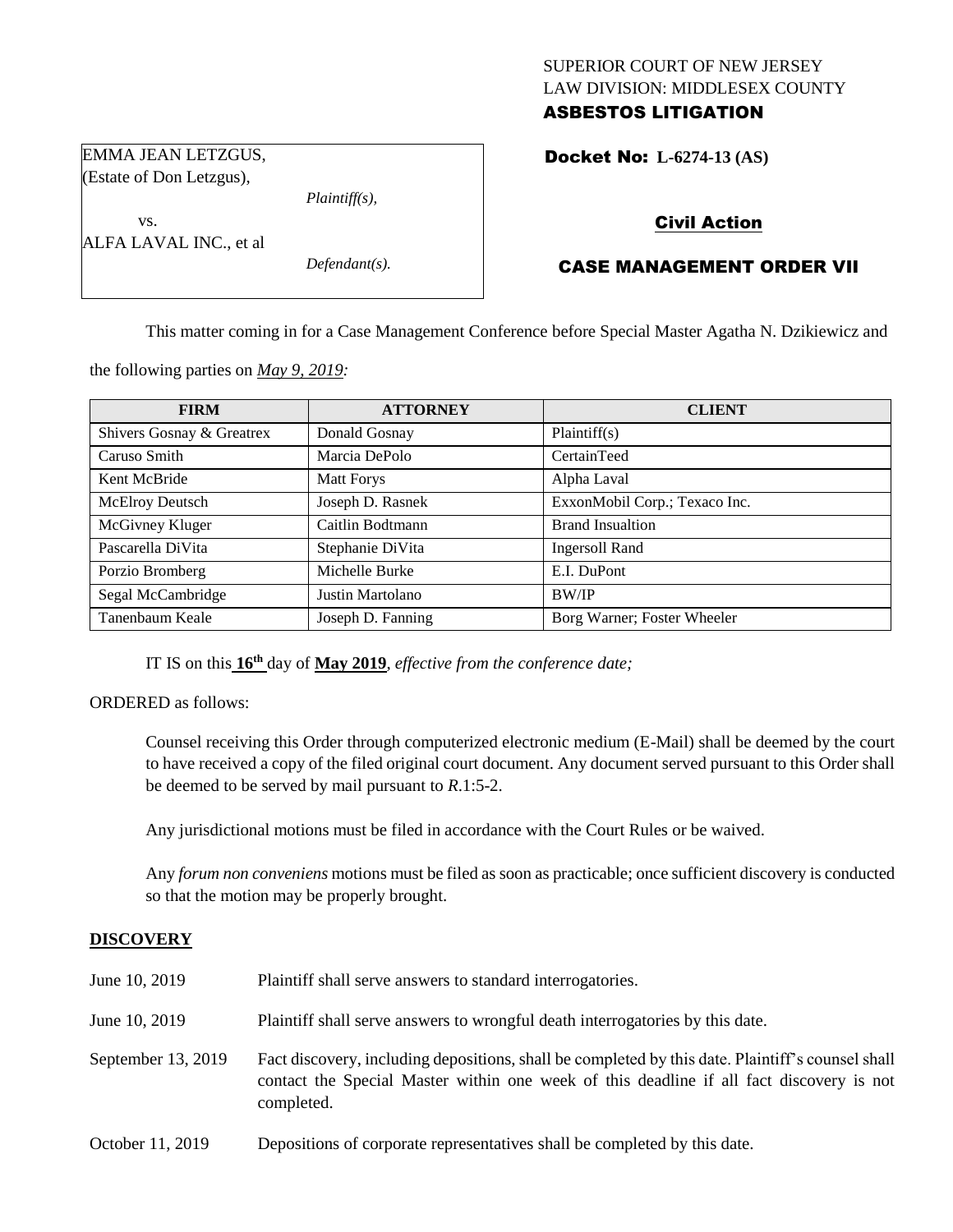#### **EARLY SETTLEMENT**

October 18, 2019 Settlement demands shall be served on all counsel and the Special Master by this date.

## **MEDICAL EXPERT REPORT**

| July 31, 2019      | Defendants shall forward medical authorizations to plaintiff's counsel by this date.                                                                                                                                                                     |
|--------------------|----------------------------------------------------------------------------------------------------------------------------------------------------------------------------------------------------------------------------------------------------------|
| August 16, 2019    | Plaintiff shall serve executed medical authorizations by this date.                                                                                                                                                                                      |
| September 13, 2019 | Plaintiff shall serve medical expert reports by this date.                                                                                                                                                                                               |
| September 13, 2019 | Upon request by defense counsel, plaintiff is to arrange for the transfer of pathology specimens<br>and x-rays, if any, by this date.                                                                                                                    |
| February 14, 2020  | Defendants shall identify its medical experts and serve medical reports, if any, by this date. In<br>addition, defendants shall notify plaintiff's counsel (as well as all counsel of record) of a<br>joinder in an expert medical defense by this date. |

#### **LIABILITY EXPERT REPORTS**

- December 31, 2019 Plaintiff shall identify its liability experts and serve liability expert reports by this date or waive any opportunity to rely on liability expert testimony.
- February 14, 2020 Defendants shall identify its liability experts and serve liability expert reports, if any, by this date or waive any opportunity to rely on liability expert testimony.

#### **SUMMARY JUDGMENT MOTION PRACTICE**

- October 11, 2019 Plaintiff's counsel shall advise, in writing, of intent not to oppose motions by this date.
- October 25, 2019 Summary judgment motions shall be filed no later than this date.
- November 22, 2019 Last return date for summary judgment motions.

#### **ECONOMIST EXPERT REPORTS**

- September 13, 2019 Plaintiff shall identify its expert economists and serve expert economist report(s), if any, by this date or waive any opportunity to rely on economic expert testimony.
- February 14, 2020 Defendants shall identify its expert economists and serve expert economist report(s), if any, by this date or waive any opportunity to rely on economic expert testimony.

#### **EXPERT DEPOSITIONS**

March 13, 2020 Expert depositions shall be completed by this date. To the extent that plaintiff and defendant generic experts have been deposed before, the parties seeking that deposition in this case must file an application before the Special Master and demonstrate the necessity for that deposition. To the extent possible, documents requested in a deposition notice directed to an expert shall be produced three days in advance of the expert deposition. The expert shall not be required to produce documents that are readily accessible in the public domain.

 $\_$  , and the set of the set of the set of the set of the set of the set of the set of the set of the set of the set of the set of the set of the set of the set of the set of the set of the set of the set of the set of th